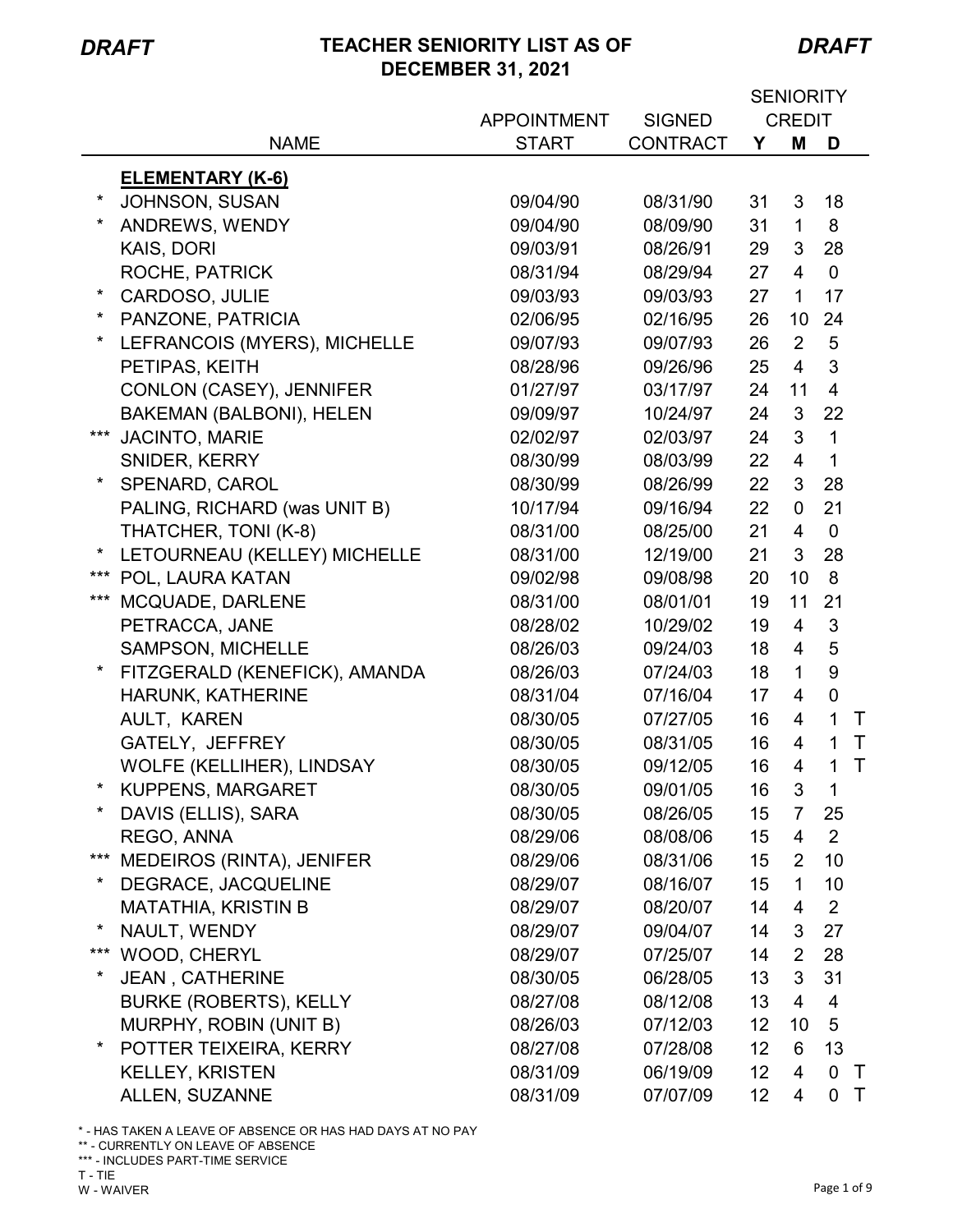*DRAFT*

|                                    |                                    |                                  | <b>SENIORITY</b><br><b>CREDIT</b> |                          |                          |
|------------------------------------|------------------------------------|----------------------------------|-----------------------------------|--------------------------|--------------------------|
| <b>NAME</b>                        | <b>APPOINTMENT</b><br><b>START</b> | <b>SIGNED</b><br><b>CONTRACT</b> | Y                                 | M                        | D                        |
|                                    |                                    |                                  |                                   |                          |                          |
| <b>HYLAND, NICOLE</b>              | 08/31/09                           | 08/18/09                         | 12 <sub>2</sub>                   | $\overline{4}$           | 0 <sub>T</sub>           |
| *<br>BERGAMINI (PALKER), KIMBERLY  | 08/31/09                           | 09/25/09                         | 11                                | 11                       | 27                       |
| GIBBS, JO-ANNE (UNIT B)            | 12/09/04                           | 01/07/05                         | 10                                | 6                        | 22                       |
| JOHNSON, CRISTINE                  | 08/30/10                           | 08/14/10                         | 11                                | $\overline{4}$           | $\mathbf{1}$<br>$\top$   |
| <b>TIERNEY, BRIANNE</b>            | 08/30/10                           | 02/17/11                         | 11                                | $\overline{4}$           | $\top$<br>$\mathbf{1}$   |
| *** MARTINS, JEANNE                | 10/04/12                           | 10/03/12                         | 9                                 | $\overline{2}$           | $\overline{7}$           |
| HOUDLETTE, MICHAEL                 | 08/28/13                           | 08/19/13                         | 8                                 | $\overline{4}$           | 3                        |
| DEGRACE (TETREAULT), JANESSA       | 12/11/13                           | 12/12/13                         | 8                                 | 0                        | 20                       |
| DOYLE, MACEE                       | 08/26/15                           | 11/04/15                         | 6                                 | $\overline{4}$           | $\sqrt{5}$               |
| KENT (AUGUSTSON), STEPHANIE        | 08/26/15                           | 08/07/15                         | 6                                 | $\mathbf{1}$             | $\overline{\mathbf{4}}$  |
| <b>BENNETT, ASHLEY</b>             | 08/24/16                           | 08/28/16                         | 5                                 | $\overline{4}$           | $\overline{7}$<br>$\top$ |
| <b>GILLIS, ARIEL</b>               | 08/24/16                           | 09/08/16                         | 5                                 | $\overline{\mathcal{A}}$ | $\overline{7}$<br>$\top$ |
| DRINKWATER, SARAH                  | 08/30/17                           | 07/12/17                         | 4                                 | $\overline{\mathcal{A}}$ | $\top$<br>$\mathbf{1}$   |
| BARRETT (FITZGERALD), MEGAN        | 08/30/17                           | 07/24/17                         | 4                                 | $\overline{4}$           | $\top$<br>$\mathbf{1}$   |
| <b>NASH, HEATHER</b>               | 08/27/18                           | 07/08/18                         | 3                                 | $\overline{\mathcal{A}}$ | $\top$<br>$\overline{4}$ |
| PIRES, STACEY                      | 08/27/18                           | 08/27/18                         | 3                                 | $\overline{4}$           | $\top$<br>$\overline{4}$ |
| <b>TIPTON, TIFFANIE</b>            | 08/27/18                           | 08/27/18                         | 3                                 | $\overline{\mathbf{4}}$  | $\top$<br>$\overline{4}$ |
| <b>SLAZAS, CHRISTINA</b>           | 09/24/18                           | 09/28/18                         | 3                                 | 3                        | $\overline{7}$           |
| DAY, NICOLE                        | 08/26/19                           | 05/24/19                         | $\overline{2}$                    | $\overline{4}$           | 5<br>$\top$              |
| SMITH, MIKAYLA                     | 08/26/19                           | 07/30/19                         | $\overline{2}$                    | $\overline{4}$           | $\top$<br>5              |
| <b>BAUMAN, MELISSA</b>             | 08/26/19                           | 09/03/19                         | $\overline{2}$                    | $\overline{4}$           | 5<br>$\top$              |
| KING, HOLLY                        | 08/25/21                           | 05/14/21                         |                                   | 4                        | $\top$<br>6              |
| <b>COLOMBO, HOLLY</b>              | 08/25/21                           | 06/01/21                         |                                   | 4                        | $\top$<br>6              |
| <b>BENNETT, JAMES</b>              | 08/25/21                           | 06/02/21                         |                                   | 4                        | $\top$<br>6              |
| HAYES, ELIZABETH                   | 08/25/21                           | 08/23/21                         |                                   | 4                        | $\mathsf{T}$<br>6        |
| SHALHOUB, COLLETTE                 | 08/25/21                           | 08/23/21                         |                                   | 4                        | 6<br>$\top$              |
|                                    |                                    |                                  |                                   |                          |                          |
| <b>ENGLISH</b>                     |                                    |                                  |                                   |                          |                          |
| *<br>ANASTASIA, DEBORAH            | 09/01/93                           | 08/23/93                         | 27                                | $\mathbf{1}$             | 16                       |
| CINELLI (FACCHETTI), CHRISTINE     | 09/30/97                           | 11/25/97                         | 24                                | $\mathbf 1$              | 14                       |
| DEFILIPPO, TERESA                  | 08/30/95                           | 08/03/95                         | 22 <sub>2</sub>                   | $\mathbf{2}^{\prime}$    | 5                        |
| FLYNN, JOHN                        | 08/29/01                           | 09/06/01                         | 20                                | $\overline{4}$           | $\overline{2}$           |
| MURRAY, MICHAEL                    | 08/28/02                           | 08/01/02                         | 19                                | $\overline{4}$           | $\mathbf{3}$<br>$\top$   |
| <b>BREESE (BENSON), LISA</b>       | 08/28/02                           | 09/25/02                         | 19                                | 4                        | 3<br>$\top$              |
| FITZGERALD, BRIAN                  | 08/30/05                           | 08/10/05                         | 16                                | 4                        | $\top$<br>$\mathbf{1}$   |
| <b>WEISS ANN</b>                   | 08/30/05                           | 09/20/05                         | 16                                | $\overline{4}$           | $\top$<br>$\mathbf{1}$   |
| <b>BROGIOLI WENDY</b>              | 08/29/07                           | 08/25/07                         | 14                                | $\overline{4}$           | 2                        |
| <b>BRANGWYNNE (CARON), JANELLE</b> | 08/29/07                           | 07/31/07                         | 14                                | 3                        | 12                       |
| *<br>VIEIRA, CAROL M.G.            | 08/29/07                           | 08/13/07                         | 13                                | $\overline{4}$           | 2                        |
| DEVER, ELIZABETH                   | 08/27/08                           | 08/22/08                         | 13                                | $\overline{2}$           | 21                       |

\* - HAS TAKEN A LEAVE OF ABSENCE OR HAS HAD DAYS AT NO PAY

\*\* - CURRENTLY ON LEAVE OF ABSENCE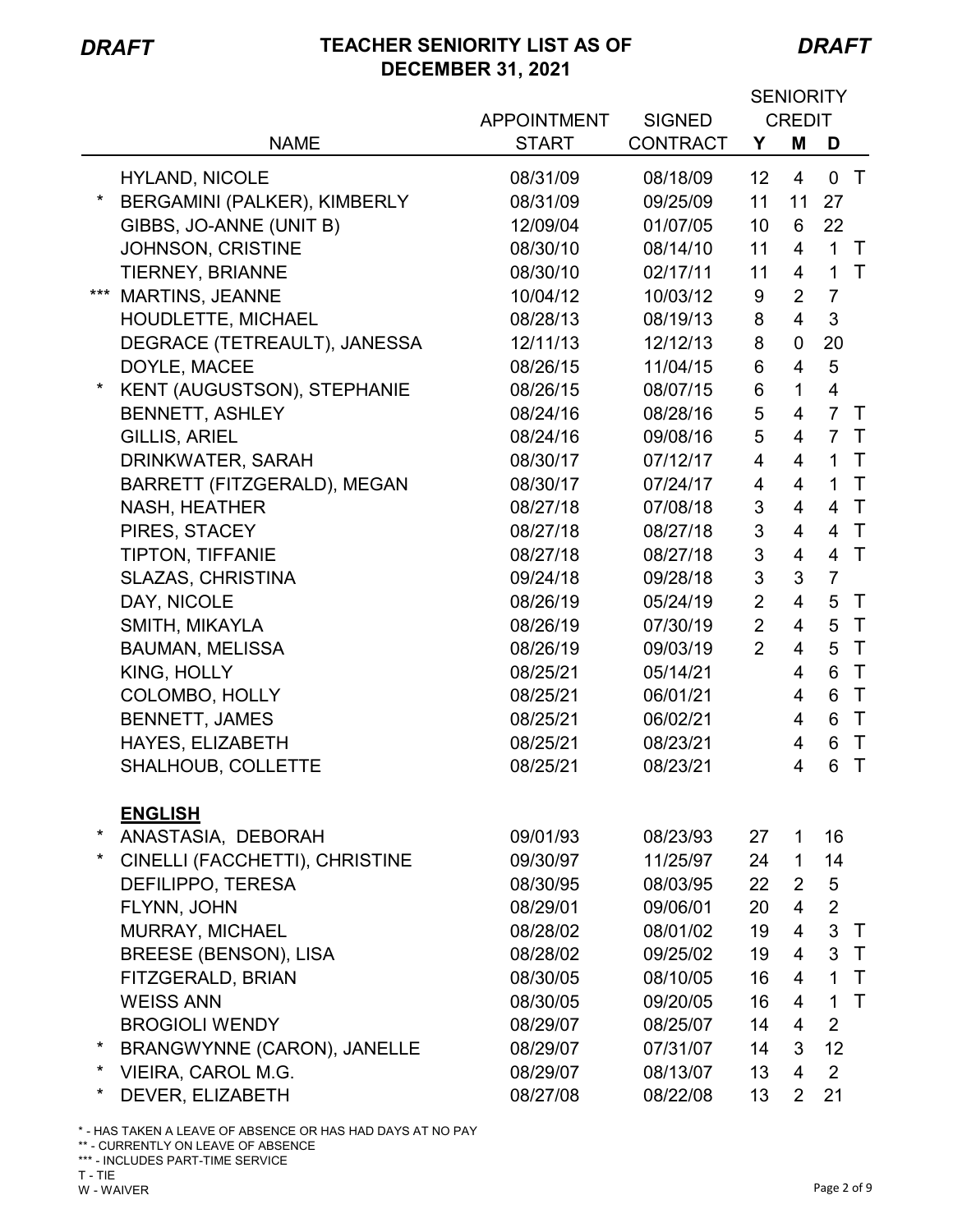*DRAFT*

|                                      |                    |                 | <b>SENIORITY</b> |                          |                |              |
|--------------------------------------|--------------------|-----------------|------------------|--------------------------|----------------|--------------|
|                                      | <b>APPOINTMENT</b> | <b>SIGNED</b>   | <b>CREDIT</b>    |                          |                |              |
| <b>NAME</b>                          | <b>START</b>       | <b>CONTRACT</b> | Y                | M                        | D              |              |
| SALERNO, ASHLEIGH                    | 05/26/09           | 06/15/09        | 12               | $\overline{7}$           | 5              |              |
| $\star$<br><b>SANTOS, STEPHANIE</b>  | 08/30/10           | 10/01/10        | 10               | 11                       | 5              |              |
| <b>MARCUS, JOSEPH</b>                | 08/26/15           | 07/10/15        | 6                | 4                        | 5              |              |
| WHALEN, LILLY (Was.67 FTE)           | 08/27/18           | 07/03/18        | $\overline{2}$   | $\overline{\mathcal{A}}$ | 8              |              |
|                                      |                    |                 |                  |                          |                |              |
|                                      |                    |                 |                  |                          |                |              |
| <b>SCIENCE</b>                       |                    |                 |                  |                          |                |              |
| <b>GIUFFRIDA, BETH</b>               | 08/31/00           | 07/14/00        | 21               | 4                        | 0              |              |
| <b>BROWN, SEAN</b>                   | 08/29/01           | 06/19/01        | 20               | 4                        | 2              |              |
| TABER, SUZANNE                       | 09/27/04           | 06/20/06        | 17               | 3                        | $\overline{4}$ |              |
| <b>SCOTT, KIMBERLEE</b>              | 08/30/05           | 06/19/06        | 16               | $\mathfrak{B}$           | 22             |              |
| HANSON, NANCY                        | 08/29/06           | 09/05/06        | 15 <sub>15</sub> | $\overline{4}$           | $\overline{2}$ | $\top$       |
| <b>BERRIAULT, CRAIG</b>              | 08/29/06           | 11/09/06        | 15               | $\overline{4}$           | 2              | $\top$       |
| NAVARRO, ALFONSO                     | 08/28/13           | 07/30/13        | 8                | $\overline{4}$           | 3              |              |
| <b>EGGER, JEFFREY</b>                | 02/21/14           | 03/28/14        | $\overline{7}$   | 10                       | 10             |              |
| <b>WAGNER, KAREN</b>                 | 08/27/14           | 10/01/14        | $\overline{7}$   | $\overline{4}$           | 4              |              |
| $\star$<br><b>WEINTRAUB, AISLINN</b> | 08/26/15           | 09/09/15        | 6                | $\overline{2}$           | 13             |              |
| PARKS, PATRICK                       | 08/24/16           | 05/01/16        | 5                | $\overline{4}$           | $\overline{7}$ |              |
| <b>GEORGE, ELIZABETH</b>             | 08/27/18           | 08/22/18        | 3                | $\overline{4}$           | $\overline{4}$ |              |
| <b>BUNGERT, TANYA</b>                | 08/25/21           | 07/21/21        |                  | $\overline{4}$           | 6              | $\top$       |
| <b>GUERRIERI, ANTONIO</b>            | 08/25/21           | 07/27/21        |                  | $\overline{4}$           | 6              | $\top$       |
| GUMMOW, DOMENIQUE                    | 08/25/21           | 07/30/21        |                  | 4                        | $6\phantom{1}$ | $\top$       |
|                                      |                    |                 |                  |                          |                |              |
| <b>MATH</b>                          |                    |                 |                  |                          |                |              |
| <b>DYER, CHARLES</b>                 | 10/20/94           | 10/12/94        | 27               | $\overline{2}$           | 11             |              |
| <b>BARNETT, PAUL</b>                 | 09/02/98           | 01/11/99        | 23               | 3                        | 29             |              |
| PEABODY, MARY                        | 08/29/01           | 07/27/01        | 20               | 4                        | $\overline{2}$ |              |
| ANDREWS (FRAZIER), JESSICA           | 08/31/04           | 10/18/04        | 17               | 3                        | 29             |              |
| <b>SCHNORBUS MARTHA</b>              | 08/30/05           | 08/19/05        | 16               | 4                        | $\mathbf{1}$   |              |
| LASORSA, BONNIE                      | 12/06/05           | 12/14/05        | 16               | 0                        | 25             |              |
| <b>CRIMALDI, JENNIFER</b>            | 08/29/07           | 07/28/07        | 14               | 4                        | $\overline{2}$ |              |
| <b>SKELLY, JUSTIN</b>                | 08/27/08           | 07/12/08        | 13               | 4                        | $\overline{4}$ |              |
| MARCHESSAULT, CATHLEEN A.            | 08/28/13           | 07/25/13        | 8                | $\overline{4}$           | 3              |              |
| MEDINA (AMO), MICHELLE               | 08/24/16           | 05/18/16        | 5                | $\overline{4}$           | $\overline{7}$ |              |
| CAVICCHI, KIMBERLY (UNIT B)          | 08/26/15           | 05/26/15        | 4                | 10                       | 5              |              |
| <b>REZENDES, STEVEN</b>              | 08/30/17           | 08/08/17        | 4                | $\overline{4}$           | $\mathbf 1$    | $\top$       |
| DRISCOLL, NATALIA                    | 08/30/17           | 08/08/17        | 4                | $\overline{4}$           | $\mathbf{1}$   | $\top$       |
| <b>TERASCONI, SAMANTHA</b>           | 08/27/18           | 05/24/18        | 3                | $\overline{4}$           | $\overline{4}$ |              |
| <b>GELZINIS, JENNA</b>               | 08/25/21           | 06/28/21        |                  | 4                        | 6              | $\mathsf{T}$ |
| <b>MUIR, ROBERT</b>                  | 08/25/21           | 08/19/21        |                  | 4                        | 6              | $\top$       |

\* - HAS TAKEN A LEAVE OF ABSENCE OR HAS HAD DAYS AT NO PAY

\*\* - CURRENTLY ON LEAVE OF ABSENCE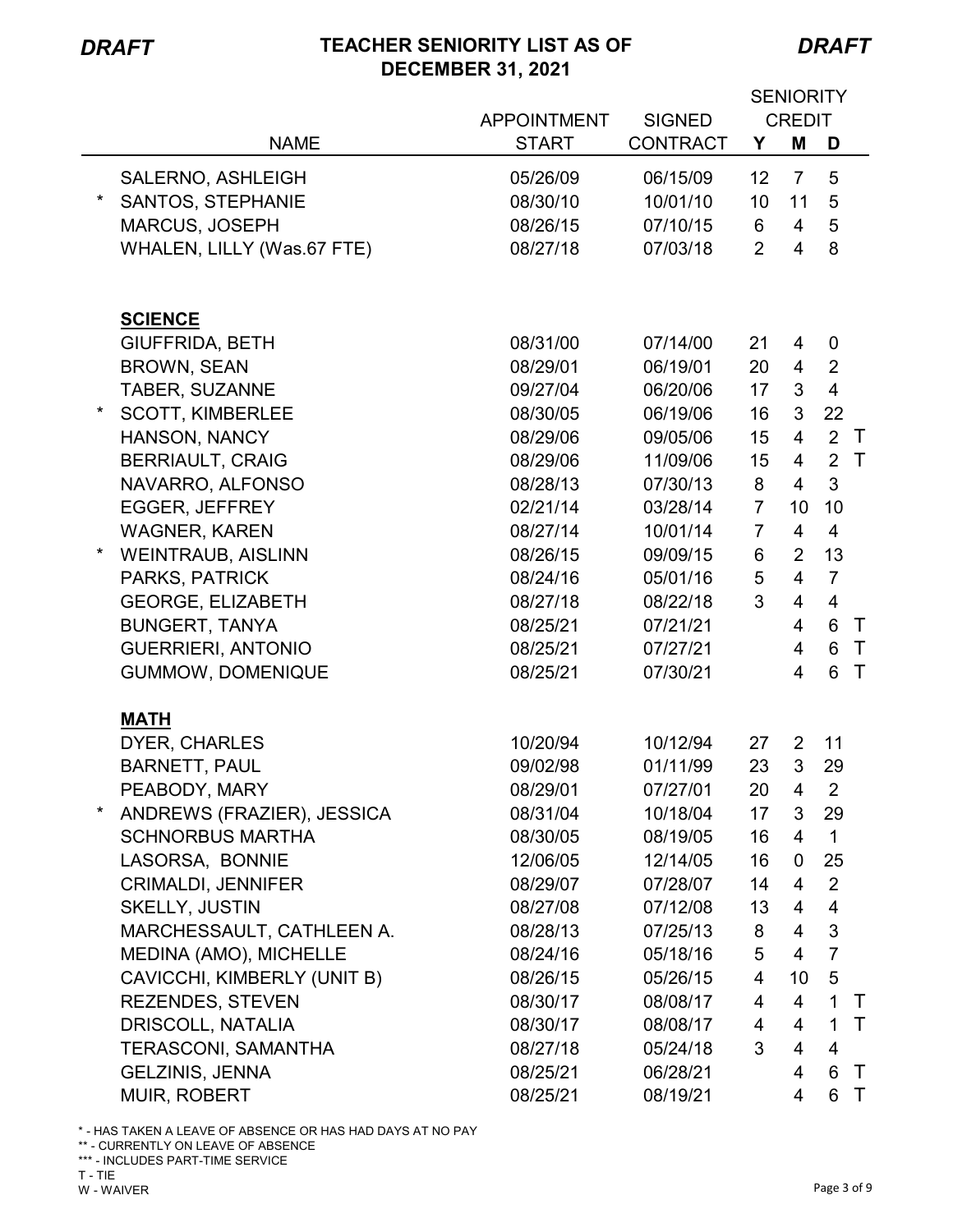*DRAFT*

|          |                                    |                    |                 | <b>SENIORITY</b> |                 |                |
|----------|------------------------------------|--------------------|-----------------|------------------|-----------------|----------------|
|          |                                    | <b>APPOINTMENT</b> | <b>SIGNED</b>   | <b>CREDIT</b>    |                 |                |
|          | <b>NAME</b>                        | <b>START</b>       | <b>CONTRACT</b> | Υ                | Μ               | D              |
|          |                                    |                    |                 |                  |                 |                |
|          | <b>SOCIAL SCIENCE</b>              |                    |                 |                  |                 |                |
|          | JOHNSTON, THOMAS M.                | 09/02/98           | 07/17/98        | 23               | 3               | 29             |
|          | JANE (BOARDMAN), LIZA              | 08/29/01           | 08/29/01        | 20               | $\overline{4}$  | 2              |
| $^\star$ | <b>BOARDMAN, DAVID</b>             | 09/23/02           | 09/29/02        | 19               | 3               | $\overline{7}$ |
|          | <b>FITZGERALD BRIAN</b>            | 08/30/05           | 08/10/05        | 16               | $\overline{4}$  | $\mathbf{1}$   |
|          | <b>GARDNER, CHRISTOPHER</b>        | 08/29/07           | 06/05/07        | 15 <sub>15</sub> | $\overline{4}$  | $\overline{2}$ |
|          | DINEEN (HOBAN), CHARLENE           | 08/27/08           | 07/22/08        | 15               | 2               | 29             |
|          | PONTE, SANDI (UNIT B)              | 08/28/96           | 08/08/96        | 10 <sup>°</sup>  | 10              | 13             |
| ***      | <b>EMORY, RICHARD</b>              | 08/26/15           | 10/13/15        | 6                | $\mathbf 0$     | $\overline{7}$ |
|          | <b>MCCUSKER, LAURA</b>             | 08/27/18           | 06/30/18        | 3                | $\overline{4}$  | $\overline{4}$ |
|          |                                    |                    |                 |                  |                 |                |
|          | <b>LANGUAGES</b>                   |                    |                 |                  |                 |                |
|          | OHMAN, LISA                        | 08/31/94           | 08/23/94        | 27               | $\overline{4}$  | $\mathbf 0$    |
|          | <b>BROGIOLI WENDY</b>              | 08/29/07           | 08/25/07        | 14               | $\overline{4}$  | $\overline{2}$ |
|          | ZAC, AMANDA                        | 08/29/12           | 09/09/12        | 9                | $\overline{4}$  | $\overline{2}$ |
|          | <b>BENASSI (FLOECK), ALISON</b>    | 11/06/17           | 10/19/17        | 4                | $\mathbf{1}$    | 25             |
|          | <b>MYTARKINA, ELENA</b>            | 08/26/19           | 08/19/19        | $\overline{2}$   | $\overline{4}$  | 5              |
|          |                                    |                    |                 |                  |                 |                |
|          | <b>BUSINESS</b>                    |                    |                 |                  |                 |                |
|          | <b>CUNHA, LISA</b>                 | 08/30/17           | 07/24/17        | 3                | $\overline{4}$  | $\mathbf{1}$   |
|          | <b>BURNS, JESSICA</b>              | 11/15/21           | 11/03/21        |                  | 1               | 16             |
|          |                                    |                    |                 |                  |                 |                |
|          | <b>SPEECH</b>                      |                    |                 |                  |                 |                |
| ***      | MACKENZIE, LOUANNE (.8 on 8/25/21) | 08/26/20           | 08/10/20        | 1                | $\overline{2}$  | 16             |
|          | LIMA, SYDNEY                       | 08/25/21           | 06/26/21        |                  | $\overline{4}$  | 6              |
|          |                                    |                    |                 |                  |                 |                |
|          | <b>GUIDANCE COUNSELOR</b>          |                    |                 |                  |                 |                |
|          | OTTAVIANO, LISA                    | 08/28/96           | 08/06/96        | 24               | 4               | 3              |
|          | <b>FRAZIER, EILEEN</b>             | 08/27/08           | 08/13/08        | 13 <sup>°</sup>  | $\overline{4}$  | $\overline{4}$ |
|          | MEDEIROS (ROSSI), ALLISON          | 12/05/12           | 12/07/12        | 8                | 5               | 23             |
|          | LEHANE, JENNA                      | 08/27/14           | 09/03/14        | $\overline{7}$   | $\overline{4}$  | 4 <sub>1</sub> |
|          | <b>GORMAN, KRISTIN</b>             | 08/27/14           | 09/26/14        | $\overline{7}$   | $\overline{4}$  | 4 <sub>1</sub> |
|          | HOKANSON, MELISSA                  | 03/03/17           | 03/06/17        | $\overline{4}$   | 9               | 28             |
|          | <b>JANICKI, MICHAEL</b>            | 08/20/19           | 08/05/19        | 2                | $\overline{4}$  | 11             |
|          | <b>GRANVILLE, CARLY</b>            | 09/29/21           | 09/29/21        |                  | 3               | $\overline{2}$ |
|          | <b>BEHAVIORIST</b>                 |                    |                 |                  |                 |                |
|          | HAGUE, ELIZABETH                   | 01/02/19           | 12/07/18        | 3                | 11 <sup>1</sup> | 29             |
|          |                                    |                    |                 |                  |                 |                |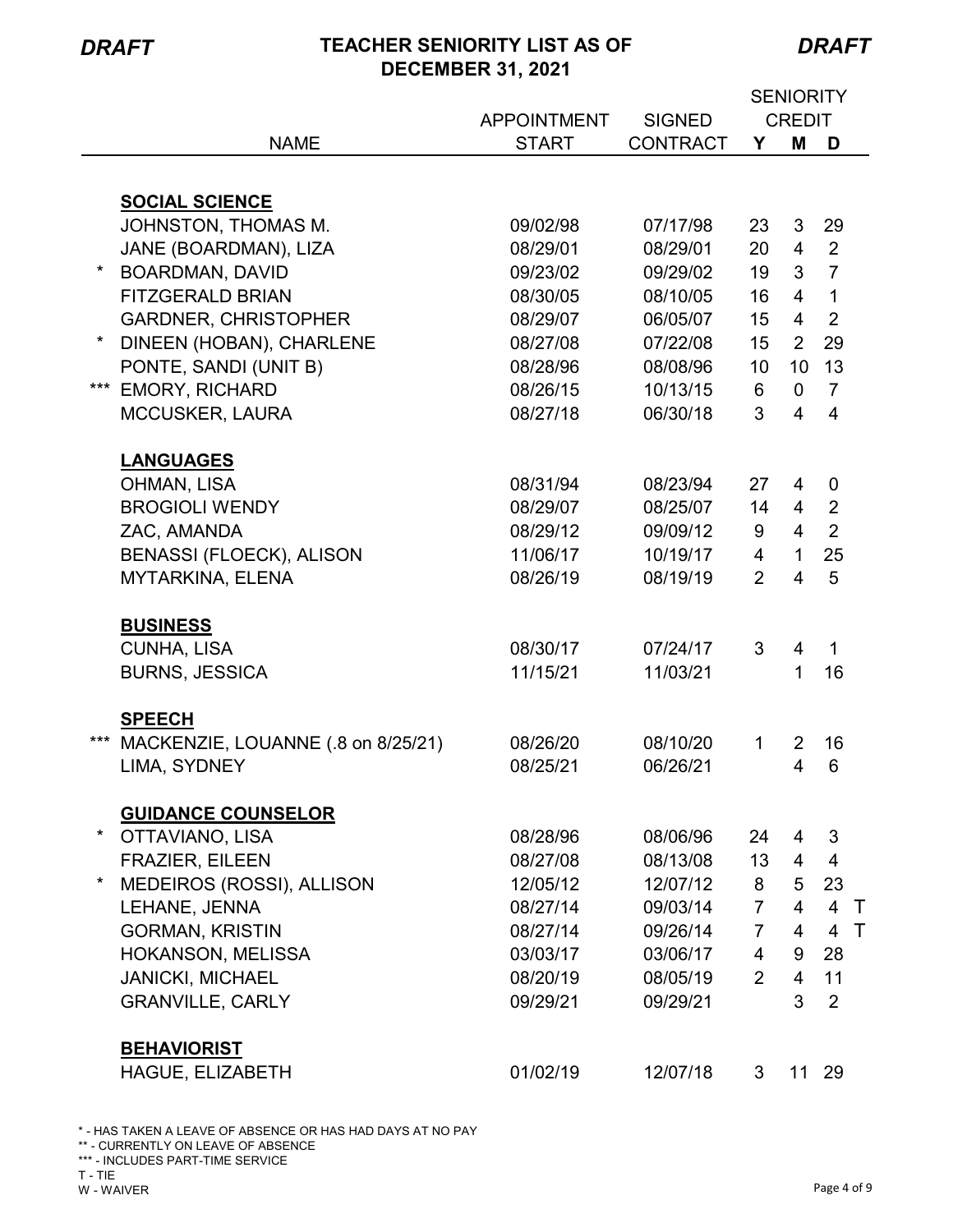÷

# *DRAFT* **TEACHER SENIORITY LIST AS OF DECEMBER 31, 2021**

*DRAFT*

|          |                                      |                    |                 | <b>SENIORITY</b> |                |                  |        |
|----------|--------------------------------------|--------------------|-----------------|------------------|----------------|------------------|--------|
|          |                                      | <b>APPOINTMENT</b> | <b>SIGNED</b>   |                  | <b>CREDIT</b>  |                  |        |
|          | <b>NAME</b>                          | <b>START</b>       | <b>CONTRACT</b> | Υ                | M              | D                |        |
|          | SOCIAL WORKER/ADJUSTMENT COUNSELOR   |                    |                 |                  |                |                  |        |
|          | <b>FRAZIER, EILEEN</b>               | 08/27/08           | 08/13/08        | 13               | 4              | 4                |        |
|          | <b>FOSTER, HEATHER</b>               | 02/12/18           | 02/09/18        | 3                | 10             | 19               |        |
|          | ATWOOD (COADY), LEANNE               | 08/27/18           | 08/24/18        | 3                | $\overline{4}$ | $\overline{4}$   | $\top$ |
|          | <b>FERREIRA, MICHAEL</b>             | 08/27/18           | 09/14/18        | 3                | $\overline{4}$ | $\overline{4}$   | $\top$ |
|          | <b>JASPON, MELISSA</b>               | 08/26/19           | 08/27/19        | $\overline{2}$   | 4              | 5                |        |
|          | <b>MYERS, REBECCA</b>                | 08/25/21           | 06/21/21        |                  | 4              | 6                | $\top$ |
|          | THOMAS, ALINDA                       | 08/25/21           | 06/28/21        |                  | 4              | 6                | $\top$ |
|          | <b>ENNIS, MICHELLE</b>               | 08/25/21           | 08/02/21        |                  | 4              | 6                | $\top$ |
|          | <b>RICHARDSON, ERIN</b>              | 08/25/21           | 08/03/21        |                  | 4              | 6                | $\top$ |
|          | <b>KEOUGH, DOROTHY</b>               | 11/03/21           | 12/01/21        |                  | $\mathbf{1}$   | 28               |        |
|          |                                      |                    |                 |                  |                |                  |        |
|          | <b>SCHOOL PSYCHOLOGISTS</b>          |                    |                 |                  |                |                  |        |
|          | <b>WHRITENOUR, KAREN</b>             | 08/31/94           | 09/01/94        | 26               | 4              | $\boldsymbol{0}$ |        |
|          | LAPOINTE (SMOLNIKOV), ANASTASIA      | 08/29/12           | 08/27/12        | 8                | $\overline{4}$ | $\overline{2}$   |        |
|          | TAVARES (RIOUX), NANCY               | 08/24/16           | 08/16/16        | 5                | $\overline{4}$ | $\overline{7}$   |        |
|          | GUISE (MCLAUGHLIN), ERIN             | 08/24/16           | 07/05/16        | 4                | 8              | 22               |        |
|          | <b>BRANCH, STEPHANIE</b>             | 05/06/19           | 05/14/19        | 3                | $\overline{7}$ | 25               |        |
|          | HUNTER, AMANDA                       | 08/25/21           | 08/23/21        |                  | 4              | 6                |        |
|          |                                      |                    |                 |                  |                |                  |        |
|          | <b>TEACHERS OF SPECIAL EDUCATION</b> |                    |                 |                  |                |                  |        |
| $\ast$   | ANDREWS, WENDY                       | 09/04/90           | 08/09/90        | 31               | $\mathbf{1}$   | 8                |        |
| $^\star$ | <b>FILLION, ANNE</b>                 | 09/08/87           | 08/26/87        | 27               | 11             | 22               |        |
|          | <b>DYER, CHARLES</b>                 | 10/20/94           | 10/12/94        | 27               | $\overline{2}$ | 11               |        |
|          | <b>BRALEY, KATHLEEN</b>              | 08/31/00           | 07/13/00        | 21               | $\overline{4}$ | $\mathbf 0$      |        |
|          | *** POL, LAURA KATAN                 | 09/02/98           | 09/08/98        | 20               | 10             | 8                |        |
| *        | O'NEIL, KARYN                        | 08/31/01           | 09/11/01        | 20               | 3              | 29               |        |
|          | <b>BOARDMAN, DAVID</b>               | 09/23/02           | 09/29/02        | 19               | 3              | 8                |        |
| $\ast$   | CANNON (KNIGHT), ANDREA (UNIT B)     | 08/28/02           | 07/29/02        | 17               | 6              | 25               |        |
|          | <b>SKOLNIK, MICHELLE</b>             | 08/31/04           | 10/26/04        | 17               | $\overline{4}$ | $\mathbf 0$      | $\top$ |
|          | HOUDE, ELIZABETH                     | 08/31/04           | 11/01/04        | 17               | 4              | $\mathbf 0$      | $\top$ |
|          | <b>TRICKER JACQUELINE</b>            | 08/30/05           | 09/15/05        | 16               | 4              | 1                |        |
| *        | <b>CAHOON DEIRDRE</b>                | 08/30/05           | 08/30/05        | 16               | 3              | 28               |        |
|          | <b>JOYCE CATHERINE</b>               | 08/30/05           | 08/15/05        | 16               | 0              | 27               |        |
| *        | <b>KASHNER, MEGAN</b>                | 08/29/06           | 11/01/06        | 15               | 4              | $\mathbf{1}$     |        |
|          | <b>FANIEL, STEPHEN</b>               | 08/29/07           | 08/21/07        | 14               | 4              | $\overline{2}$   |        |
|          | LEFAVOR, DANIEL (UNIT B)             | 08/28/02           | 11/15/02        | 12 <sup>2</sup>  | 10             | 3                |        |
|          | SHAW, MARY                           | 08/27/08           | 01/07/09        | 13               | 4              | 4                |        |
|          | <b>ANTONELLIS, LISA</b>              | 02/23/09           | 02/23/09        | 12 <sup>2</sup>  | 10             | 8                |        |
|          | <b>FRAIN, KATHERINE</b>              | 08/31/09           | 08/26/09        | 12               | 4              | 0                |        |

\* - HAS TAKEN A LEAVE OF ABSENCE OR HAS HAD DAYS AT NO PAY

\*\* - CURRENTLY ON LEAVE OF ABSENCE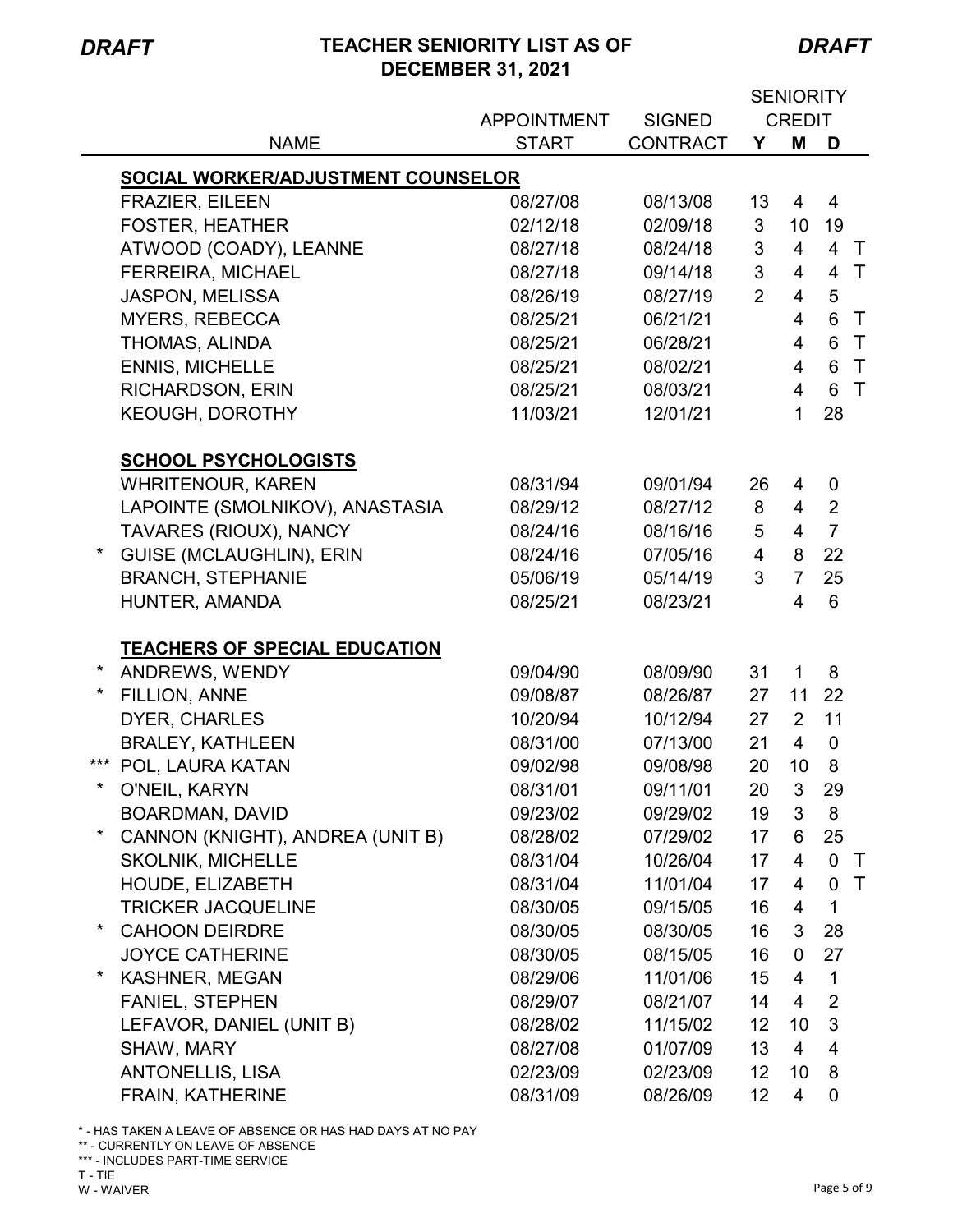*DRAFT*

|                                       |                    |                 |                | <b>SENIORITY</b>         |                |              |
|---------------------------------------|--------------------|-----------------|----------------|--------------------------|----------------|--------------|
|                                       | <b>APPOINTMENT</b> | <b>SIGNED</b>   | <b>CREDIT</b>  |                          |                |              |
| <b>NAME</b>                           | <b>START</b>       | <b>CONTRACT</b> | Y              | M                        | D              |              |
| $^\star$<br><b>HOUGHTON, MICHELLE</b> | 08/31/09           | 08/31/09        | 12             | 3                        | 25             |              |
| LYONS, MICHELLE                       | 08/30/10           | 08/06/10        | 11             | $\overline{4}$           | $\mathbf{1}$   | $\top$       |
| JOHNSON, CRISTINE                     | 08/30/10           | 08/14/10        | 11             | 4                        | $\mathbf{1}$   | $\top$       |
| TIERNEY, BRIANNE                      | 08/30/10           | 02/17/11        | 11             | $\overline{4}$           | $\mathbf{1}$   | $\top$       |
| LEMIRE, KATHERINE                     | 01/18/11           | 01/13/11        | 10             | 11                       | 13             |              |
| $^\star$<br><b>CARSON, CRYSTAL</b>    | 08/27/08           | 08/28/08        | 10             | $\overline{4}$           | 28             |              |
| LABER, JENNIFER                       | 08/29/11           | 08/22/11        | 10             | 4                        | $\overline{2}$ |              |
| $^\star$<br>ROBERGE (LENNON), NICOLE  | 01/21/14           | 01/29/14        | 6              | 10                       | $\overline{2}$ |              |
| <b>GREENE, SARAH</b>                  | 08/27/14           | 09/12/14        | $\overline{7}$ | $\overline{4}$           | $\overline{4}$ | $\top$       |
| SASSON, BENJAMIN                      | 08/27/14           | 09/16/14        | $\overline{7}$ | 4                        | 4 T            |              |
| <b>WEINTRAUB, AISLINN</b>             | 08/26/15           | 09/09/15        | $\,6$          | $\overline{2}$           | 13             |              |
| <b>GILLIS, ARIEL</b>                  | 08/24/16           | 09/08/16        | 5              | $\overline{4}$           | $\overline{7}$ | $\top$       |
| HUNTER, WILLIAM                       | 08/24/16           | 03/23/17        | 5              | $\overline{4}$           | $\overline{7}$ | $\top$       |
| <b>OWENS, WENDY</b>                   | 12/05/16           | 12/01/16        | 5              | $\mathbf 0$              | 26             |              |
| GALLAGHER (DINSMOOR), JESSICA         | 01/27/17           | 02/01/17        | 4              | 11                       | $\overline{4}$ |              |
| <b>SUMMERS, HELEN</b>                 | 08/30/17           | 07/31/17        | 4              | $\overline{4}$           | $\mathbf{1}$   | $\top$       |
| FOLEY, HEIDI                          | 08/30/17           | 09/05/17        | 4              | $\overline{4}$           | $\mathbf{1}$   | $\mathsf{T}$ |
| <b>HEARD, JENNIFER</b>                | 09/13/17           | 10/11/17        | 4              | 3                        | $\overline{2}$ |              |
| CANNON, JENNA                         | 10/17/17           | 10/23/17        | 4              | $\overline{2}$           | 14             |              |
| $^\star$<br>HATHAWAY (SCOTT), JESSICA | 08/30/17           | 06/23/17        | 4              | $\pmb{0}$                | 28             |              |
| <b>BYRD, KATHERINE</b>                | 04/23/18           | 04/23/18        | $\sqrt{3}$     | 8                        | 8              |              |
| <b>BEAN, KATHERINE</b>                | 08/27/18           | 08/06/18        | 3              | $\overline{4}$           | $\overline{4}$ | $\top$       |
| <b>BARROS, MATTHEW</b>                | 08/27/18           | 08/20/18        | $\mathfrak{S}$ | $\overline{4}$           | $\overline{4}$ | $\top$       |
| <b>BUTLER, MARGARET</b>               | 10/29/18           | 10/31/18        | $\overline{2}$ | 8                        | $\overline{2}$ |              |
| <b>BRANION, AMANDO</b>                | 11/14/18           | 11/14/18        | $\mathfrak{S}$ | $\mathbf{1}$             | 17             |              |
| <b>BROMBERG, ALLISON</b>              | 11/19/18           | 01/07/19        | 3              | $\mathbf{1}$             | 12             |              |
| HENS, SUSAN                           | 08/26/19           | 07/16/19        | $\overline{2}$ | $\overline{\mathcal{A}}$ | 5              | $\top$       |
| <b>VESS, REBECCA</b>                  | 08/26/19           | 08/13/19        | $\overline{2}$ | 4                        | 5              | $\top$       |
| *<br><b>KELLER, DEBORAH</b>           | 08/26/19           | 08/01/19        | $\overline{2}$ | 4                        | 4              |              |
| SOUZA, CHRISTINA                      | 08/26/20           | 05/12/20        | 1              | 4                        | 5              | $\top$       |
| KOLBY, AMANDA                         | 08/26/20           | 07/17/20        | 1              | 4                        | 5              | $\top$       |
| LANNER, AARON                         | 08/26/20           | 08/04/20        | $\mathbf 1$    | 4                        | 5              | $\top$       |
| LYDON-KING, ERIN                      | 10/05/20           | 10/05/20        | 1              | $\overline{2}$           | 26             |              |
| <b>CATARIUS, MADISON</b>              | 08/25/21           |                 |                | 4                        | 6              | $\top$       |
| <b>DELIGIANNIDIS, SOPHIA</b>          | 08/25/21           | 05/24/21        |                | 4                        | 6              | $\top$       |
| JENNINGS, JACKSON                     | 08/25/21           | 08/04/21        |                | 4                        | 6              | $\top$       |
| <b>JORDAN, JENNIFER</b>               | 08/25/21           | 08/09/21        |                | 4                        | 6              | $\top$       |
| LAIL, THIPHAPHORN                     | 08/25/21           | 07/31/21        |                | 4                        | 6              | $\top$       |
| OLIVEIRA, JESSA                       | 08/25/21           | 06/02/21        |                | 4                        | 6              | $\top$       |
| <b>WELLS, ANASTASIA</b>               | 08/25/21           | 08/23/21        |                | 4                        | 6              | $\top$       |

\* - HAS TAKEN A LEAVE OF ABSENCE OR HAS HAD DAYS AT NO PAY

\*\* - CURRENTLY ON LEAVE OF ABSENCE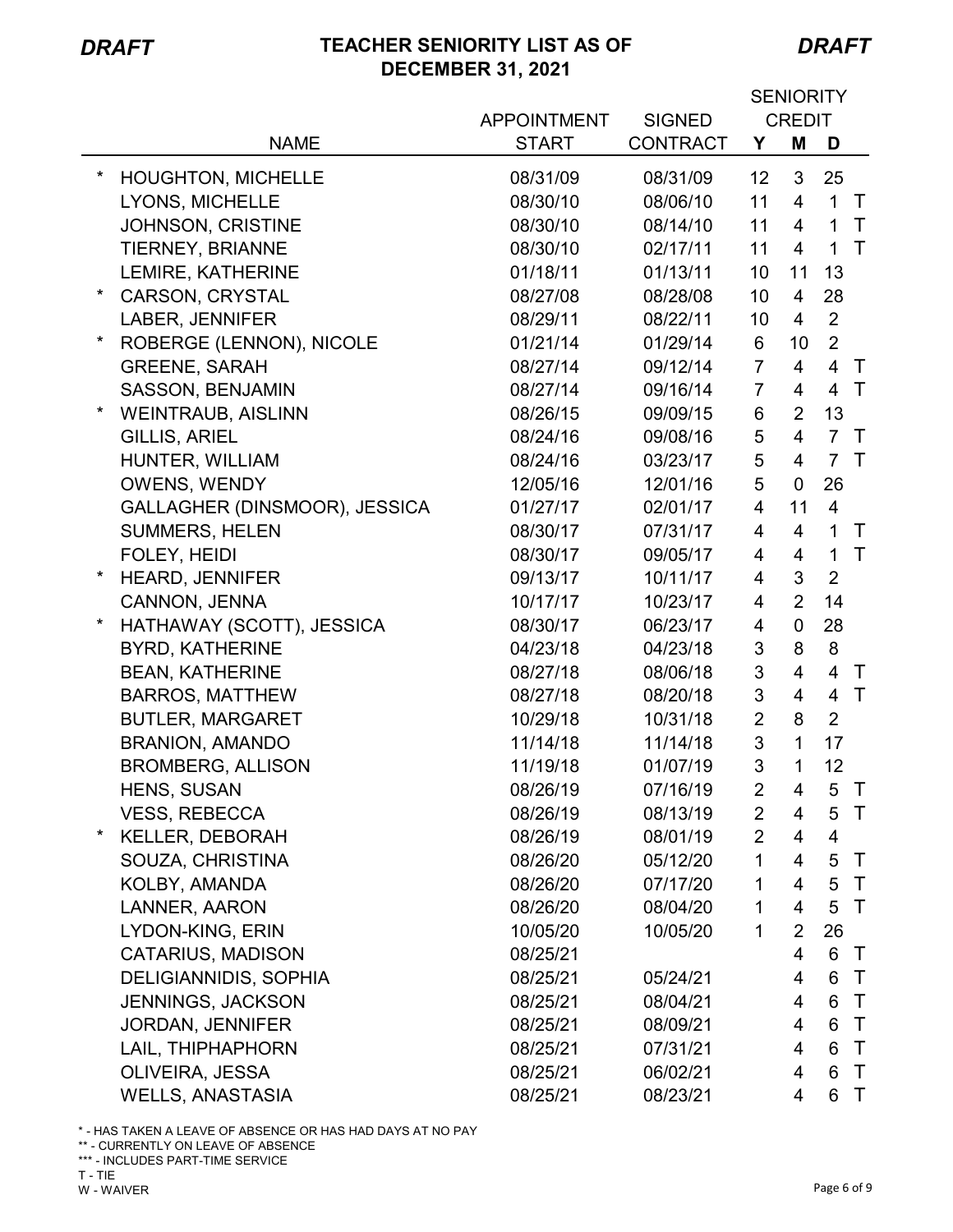*DRAFT*

|         |                                                                                                  |                    |                 |                 |                 | <b>SENIORITY</b> |        |
|---------|--------------------------------------------------------------------------------------------------|--------------------|-----------------|-----------------|-----------------|------------------|--------|
|         |                                                                                                  | <b>APPOINTMENT</b> | <b>SIGNED</b>   |                 | <b>CREDIT</b>   |                  |        |
|         | <b>NAME</b>                                                                                      | <b>START</b>       | <b>CONTRACT</b> | Y               | M               | D                |        |
|         |                                                                                                  |                    |                 |                 |                 |                  |        |
|         | <b>ART</b>                                                                                       |                    |                 |                 |                 |                  |        |
| $***$   | MCQUADE, DARLENE                                                                                 | 08/31/00           | 08/01/01        | 19              | 11              | 21               |        |
|         | <b>TRICKER, THOMAS</b>                                                                           | 08/28/02           | 08/07/03        | 19              | $\overline{4}$  | 3                |        |
|         | DION, AMY                                                                                        | 08/31/00           | 01/07/01        | 19              | $\overline{2}$  | 26               |        |
|         | NEWTON (LENNON), NANCY                                                                           | 08/30/05           | 08/24/05        | 16              | $\overline{4}$  | $\mathbf{1}$     |        |
|         | <b>GEDRAITIS, CYNTHIA</b>                                                                        | 09/11/12           | 10/12/12        | 9               | 3 <sup>1</sup>  | 20               |        |
| $\star$ | ERICSON (BARRETT), ANDREA                                                                        | 08/28/13           | 10/31/13        | 8               | $\mathbf{3}$    | 11               |        |
|         | <b>CUNEO, COLLEEN</b>                                                                            | 08/30/17           | 08/22/17        | $\overline{4}$  | $\overline{4}$  | $\mathbf{1}$     | $\top$ |
|         | SHARPLES, AMANDA                                                                                 | 08/30/17           | 08/27/17        | 4               | $\overline{4}$  | 1                | $\top$ |
|         |                                                                                                  |                    |                 |                 |                 |                  |        |
|         | <b>MUSIC</b><br>DEVOE, DONALD                                                                    | 08/30/99           | 09/08/99        | 22              | 4               | 1                |        |
|         | HART, RUSSELL                                                                                    | 08/26/03           | 09/10/03        | 18              | $\overline{2}$  | $\overline{2}$   |        |
|         | FRANCESE (HAGARTY), CAITLIN                                                                      | 08/30/17           | 08/08/17        | $\overline{4}$  | $\overline{4}$  | 1                |        |
|         | ROTH, JASON                                                                                      | 08/27/18           | 08/18/18        | 3               | $\overline{4}$  | $\overline{4}$   |        |
|         |                                                                                                  |                    |                 |                 |                 |                  |        |
|         |                                                                                                  |                    |                 |                 |                 |                  |        |
|         | PHYSICAL EDUCATION AND HEALTH                                                                    |                    |                 |                 |                 |                  |        |
|         | <b>BORGES, MANUEL</b>                                                                            | 09/06/88           | 08/16/88        | 32              | 10              | 12               |        |
|         | CLARK, TINA                                                                                      | 09/09/93           | 09/09/93        | 28              | 3 <sup>1</sup>  | 22               |        |
|         | PALING, RICHARD (was UNIT B)                                                                     | 10/17/94           | 09/16/94        | 22              | $\mathbf 0$     | 21               |        |
|         | SEMPLE, DEANNA                                                                                   | 11/15/05           | 11/21/05        | 16              | $\mathbf{1}$    | 16               |        |
|         | SMITH (CHOUINARD), MARISSA                                                                       | 08/30/10           | 07/17/10        | 10 <sup>°</sup> | $\overline{4}$  | $\mathbf{1}$     |        |
|         | STAHMER, NICHOLE                                                                                 | 09/07/12           | 10/18/12        | 9               | 3 <sup>1</sup>  | 24               |        |
|         | <b>SULLIVAN, HARRIETTE</b>                                                                       | 11/02/12           | 11/07/12        | 9               | 1               | 29               |        |
|         | <b>WILGA, EVAN</b>                                                                               | 08/26/15           | 08/18/15        | 6               | $\overline{4}$  | 5                |        |
|         | <b>BROGIOLI, DAVID</b>                                                                           | 01/04/16           | 05/22/16        | 5 <sub>5</sub>  | 11 27           |                  |        |
| $***$   | DOCANTO, QUIRINO (was .5)                                                                        | 08/30/17           | 08/29/17        | 3 <sup>1</sup>  | 10 <sup>1</sup> | $\overline{3}$   |        |
|         | STAHMER, MADDISON                                                                                | 08/25/21           | 08/23/21        |                 | $\overline{4}$  | 6                |        |
|         |                                                                                                  |                    |                 |                 |                 |                  |        |
|         | <b>CULINARY ARTS</b>                                                                             |                    |                 |                 |                 |                  |        |
|         | *** BREDA, JOSEPH (was .835)                                                                     | 09/01/15           | 09/09/15        | 5 <sup>5</sup>  | 4               | 9                |        |
|         |                                                                                                  |                    |                 |                 |                 |                  |        |
|         | <b>INDUSTRIAL ARTS</b>                                                                           |                    |                 |                 |                 |                  |        |
|         | ARNOLD, DAVID                                                                                    | 08/27/14           | 11/12/14        | $\mathbf{7}$    | 4               | 4                |        |
|         |                                                                                                  |                    |                 |                 |                 |                  |        |
|         | <b>LIBRARIAN</b>                                                                                 |                    |                 |                 |                 |                  |        |
|         | LINEHAN, JESSICA                                                                                 | 08/27/18           | 08/16/18        | 3               | 4               | 4                |        |
|         | * - HAS TAKEN A LEAVE OF ABSENCE OR HAS HAD DAYS AT NO PAY<br>** - CURRENTLY ON LEAVE OF ABSENCE |                    |                 |                 |                 |                  |        |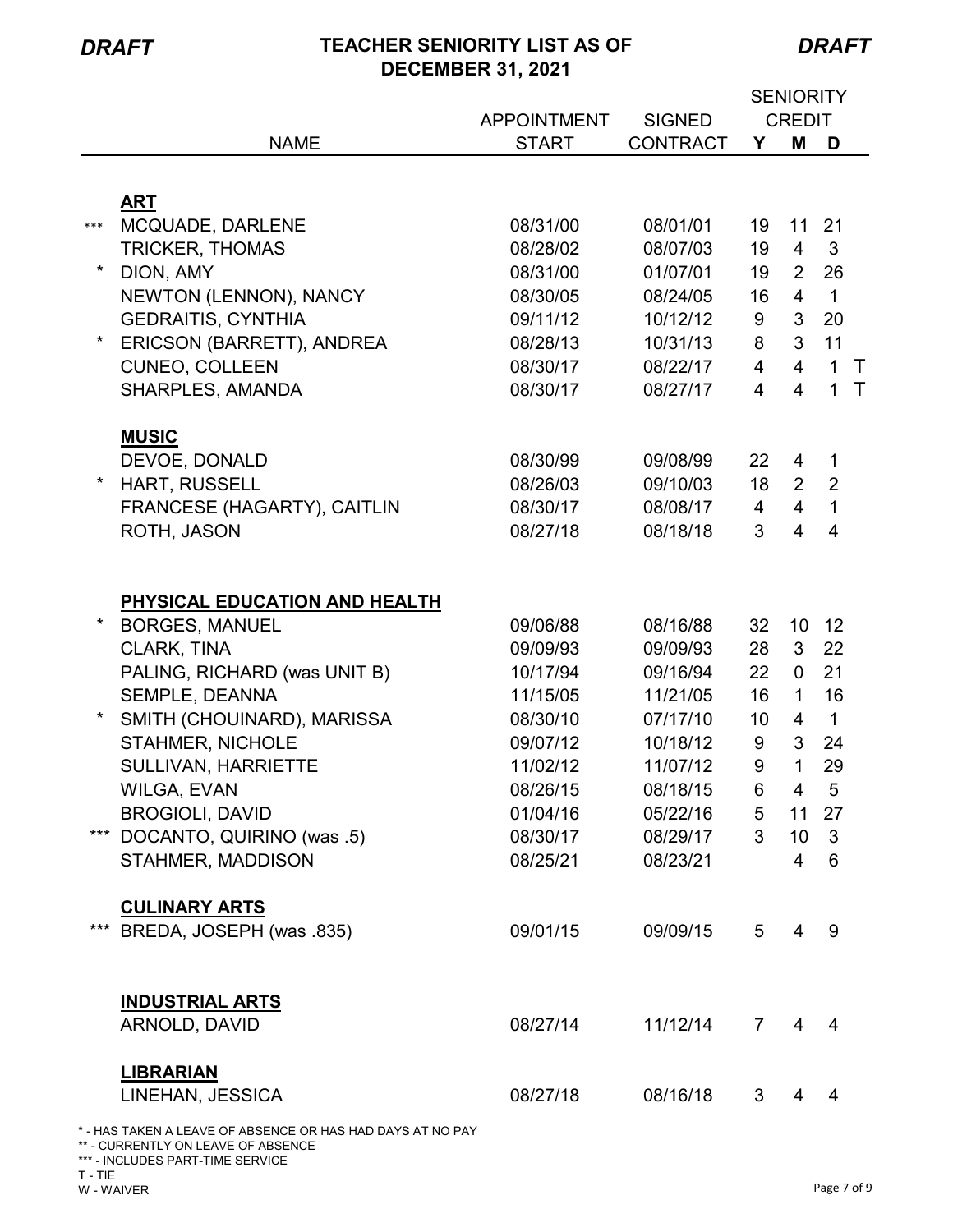Ē,

# *DRAFT* **TEACHER SENIORITY LIST AS OF DECEMBER 31, 2021**

*DRAFT*

|         |                                  |                    |                 | <b>SENIORITY</b> |                         |                 |
|---------|----------------------------------|--------------------|-----------------|------------------|-------------------------|-----------------|
|         |                                  | <b>APPOINTMENT</b> | <b>SIGNED</b>   | <b>CREDIT</b>    |                         |                 |
|         | <b>NAME</b>                      | <b>START</b>       | <b>CONTRACT</b> | Y                | M                       | D               |
|         |                                  |                    |                 |                  |                         |                 |
|         | <b>READING</b>                   |                    |                 |                  |                         |                 |
|         | <b>BURKE (ROBERTS), KELLY</b>    | 08/27/08           | 08/12/08        | 13 <sup>2</sup>  | 4                       | 4               |
| $\star$ | PIKE, NATASHA                    | 08/25/21           | 08/10/21        |                  | 4                       | $\overline{4}$  |
|         | <b>AULT, KAREN</b>               | 08/25/21           | 07/27/05        |                  | $\overline{4}$          | 6               |
|         |                                  |                    |                 |                  |                         |                 |
|         | PHYSICAL THERAPIST               |                    |                 |                  |                         |                 |
|         |                                  |                    |                 |                  |                         |                 |
|         | <b>NURSES</b>                    |                    |                 |                  |                         |                 |
| ***     | <b>BRALEY, SHEILA</b>            | 03/07/94           |                 | 26               | $\mathbf 0$             | 6               |
| $\star$ | AKINS, SUSAN                     | 01/16/96           |                 | 25               | 11                      | 12              |
|         | <b>IACOBUCCI, MARIANNE</b>       | 08/24/16           | 08/29/16        | 5                | $\overline{4}$          | $\overline{7}$  |
|         | AMBROSE, DANIELLE                | 05/12/20           | 06/15/20        | $\mathbf{1}$     | $\overline{7}$          | 19              |
|         |                                  |                    |                 |                  |                         |                 |
|         | <b>MIDDLE SCHOOL GENERALIST</b>  |                    |                 |                  |                         |                 |
|         | JOHNSTON, THOMAS                 | 09/02/98           | 07/17/98        | 23               | 3 <sup>1</sup>          | 29              |
|         | <b>DEFILIPPO, TERESA</b>         | 08/30/95           | 08/03/95        | 22               | 2                       | 5               |
|         | <b>GIUFFRIDA, BETH</b>           | 08/31/00           | 07/14/00        | 21               | $\overline{\mathbf{4}}$ | $\overline{0}$  |
|         |                                  |                    |                 |                  |                         |                 |
|         |                                  |                    |                 |                  |                         |                 |
|         |                                  |                    |                 |                  |                         |                 |
|         | <b>OCCUPATIONAL THERAPISTS</b>   |                    |                 |                  |                         |                 |
| $\star$ | KIERNAN, MARYBETH                | 09/18/06           | 03/27/07        | 15               | 3                       | 10              |
|         | <b>WELBURN, KAROL</b>            | 08/30/17           | 08/09/17        | $\overline{4}$   | $\overline{4}$          | $\mathbf{1}$    |
|         |                                  |                    |                 |                  |                         |                 |
| ***     | <b>BCBA</b>                      |                    |                 |                  |                         |                 |
|         | LEDWELL, LAUREN (0.8 on 8/25/21) | 07/01/18           | 07/01/18        | 3                | 4                       | 6               |
|         | PETRIE, KAYLA                    | 08/25/21           |                 |                  | $\overline{4}$          | $6\phantom{1}6$ |
|         | BROUSSEAU, AMANDA                | 08/25/21           |                 |                  | $\overline{4}$          | 1               |

\* - HAS TAKEN A LEAVE OF ABSENCE OR HAS HAD DAYS AT NO PAY

\*\* - CURRENTLY ON LEAVE OF ABSENCE

\*\*\* - INCLUDES PART-TIME SERVICE

T - TIE